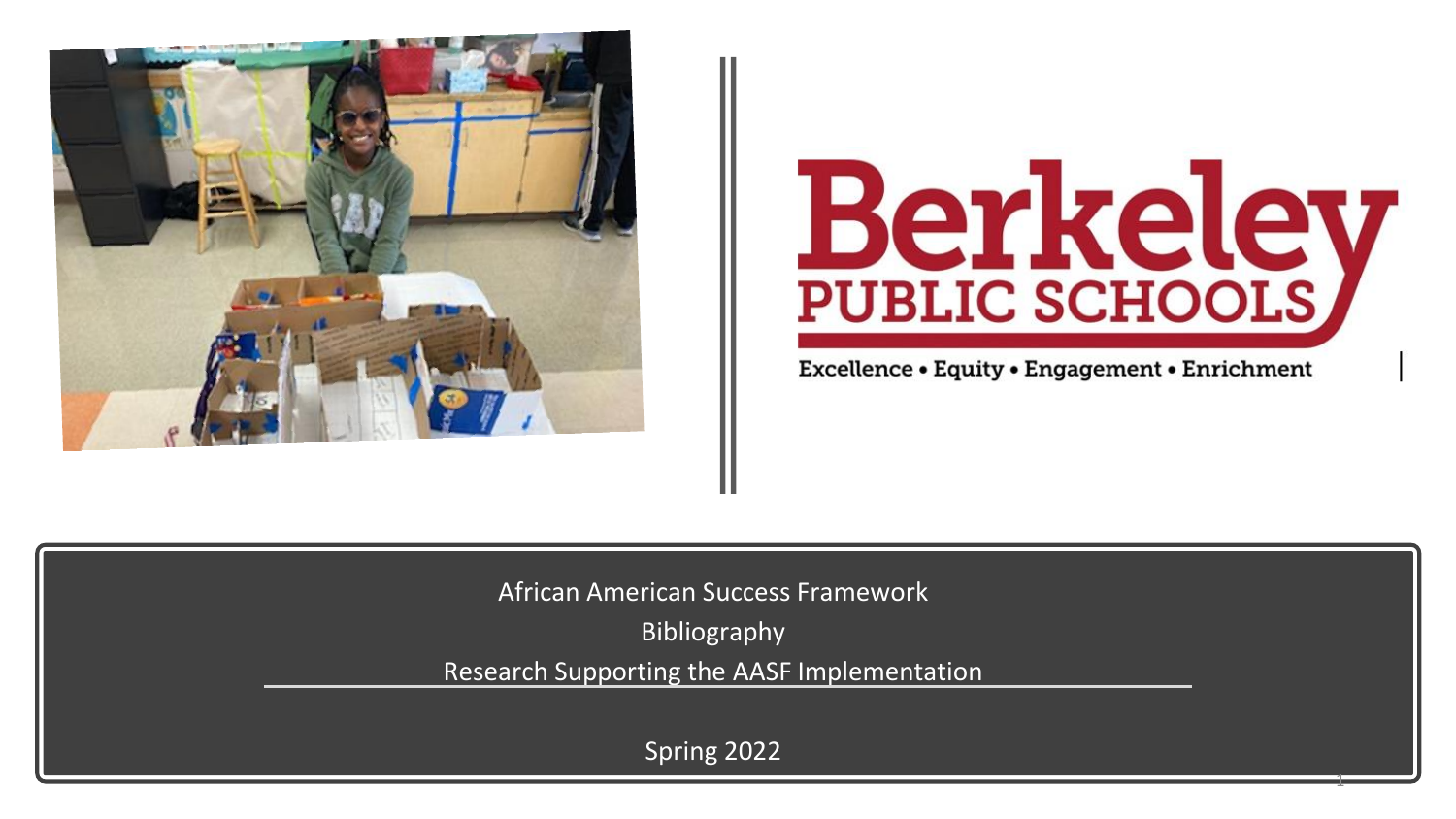## **African American Success Framework Bibliography**

- Allen, B.A., & Boykin, A.W. (1992). African American children and the educational process: Alleviating cultural discontinuity through prescriptive pedagogy. School Psychology Review, 21(4), 586-596.
- Asante, M.K. (1991). The Afrocentric Idea in Education. The Journal of Negro Education,60, 170-180.
- Beachum, F. (2010). Troubling the Waters: Fulfilling the Promise of Quality Public Schooling for African American Children.
- Delpit, L. (1998). The silenced dialogue: Power and pedagogy in educating other people's children. Harvard Educational Review, 59, 280-298.
- Fisher, R. (2015). A Case Study: The Birth, Death and Resurrection of an African American Community-Based Educational Organization. Dissertation. Mills College.
- Gay, G. (2000). Culturally responsive teaching: Theory, Research, and Practice. New York: Teachers College Press.
- Gay, G. (2009). Preparing Culturally Responsive Mathematics Teachers. Culturally Responsive Mathematics Education, 189-206 In Greer, Mukhopadhyay, Powell, and Nelson-Barber's study (as cited by Gay 2009).